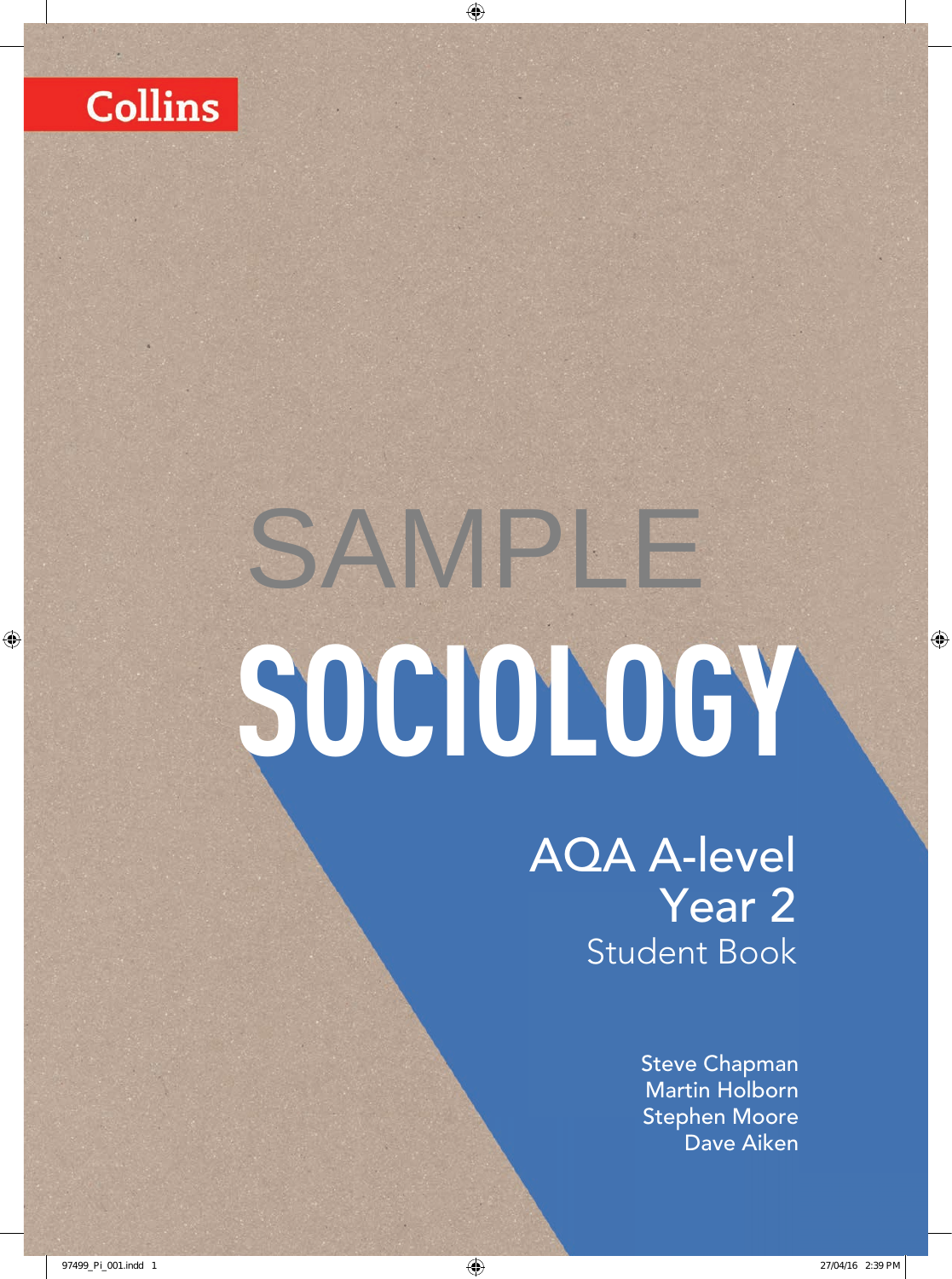### **CONTENTS**

#### To the student 1

| 1 |                           | <b>Crime and deviance</b>                                              |     |  |  |
|---|---------------------------|------------------------------------------------------------------------|-----|--|--|
|   | 1.1                       | Functionalist, strain and                                              |     |  |  |
|   |                           | subcultural theories                                                   | 3   |  |  |
|   | $1.2^{\circ}$             | Labelling theory                                                       | 12  |  |  |
|   |                           | 1.3 Marxist and critical criminologies                                 | 20  |  |  |
|   |                           | 1.4 Realist theories of crime                                          | 30  |  |  |
|   | 1.5                       | Statistics and patterns of crime                                       | 39  |  |  |
|   |                           | 1.6 Ethnicity and crime                                                | 47  |  |  |
|   |                           | 1.7 Gender and crime                                                   | 56  |  |  |
|   | 1.8                       | Social class and crime                                                 | 66  |  |  |
|   |                           | 1.9 Globalisation, human rights,                                       |     |  |  |
|   |                           | state and green                                                        | 73  |  |  |
|   |                           | 1.10 Crime and the ledia                                               | 5   |  |  |
|   |                           | <u>  L</u><br>1.11 Control, prevention and pur<br>t;                   |     |  |  |
|   |                           | victims; the crine hal just<br>ystem<br>ce,                            | 9,  |  |  |
|   |                           | Apply your learning                                                    | 107 |  |  |
| 2 |                           | <b>Theory and methods</b>                                              | 108 |  |  |
|   | 2.1                       | Consensus, conflict, structural,                                       |     |  |  |
|   |                           | social action and interpretivist theories                              | 109 |  |  |
|   |                           | 2.2 Feminism                                                           | 123 |  |  |
|   |                           | 2.3 Late-modern and postmodern<br>sociological theories                | 134 |  |  |
|   | 2.4                       | The relationship between sociological<br>theories and research methods | 143 |  |  |
|   |                           | 2.5 Sociology and science                                              | 153 |  |  |
|   |                           | 2.6 Values and ethics                                                  | 162 |  |  |
|   | 2.7                       | Sociology and social policy                                            | 169 |  |  |
|   |                           | Apply your learning                                                    | 178 |  |  |
| 3 | <b>Global development</b> |                                                                        |     |  |  |
|   | 3.1                       | Defining and measuring development,                                    |     |  |  |
|   |                           | underdevelopment and global                                            |     |  |  |
|   |                           | inequality                                                             | 180 |  |  |
|   | 3.2                       | Globalisation                                                          | 199 |  |  |
|   | 3.3                       | The role of TNCs, NGOs and<br>international agencies in development    | 210 |  |  |
|   | 3.4                       | Aid and trade, industrialisation,                                      |     |  |  |
|   |                           | urbanisation, the environment,<br>and war and conflict                 | 221 |  |  |
|   | 3.5                       | Aspects of development: employment,                                    |     |  |  |
|   |                           | education, health, population                                          |     |  |  |
|   |                           | and gender                                                             | 241 |  |  |
|   |                           | Apply your learning                                                    | 259 |  |  |
|   |                           |                                                                        |     |  |  |

| ce                                                                                            | 2                     | 4            | <b>The Media</b>                                                                                                  | 260               |
|-----------------------------------------------------------------------------------------------|-----------------------|--------------|-------------------------------------------------------------------------------------------------------------------|-------------------|
| strain and                                                                                    |                       |              | 4.1 The new media                                                                                                 | 261               |
| eories                                                                                        | 3                     |              | 4.2 Ownership and control of the media                                                                            | 272               |
| pry                                                                                           | 12                    |              | 4.3 The media, globalisation and                                                                                  |                   |
| itical criminologies                                                                          | 20                    |              | popular culture                                                                                                   | 283               |
| es of crime                                                                                   | 30                    |              | 4.4 The selection and presentation of                                                                             |                   |
| patterns of crime                                                                             | 39                    |              | the news                                                                                                          | 293               |
| crime                                                                                         | 47                    |              | 4.5 Media representations of gender,                                                                              | 304               |
| rime                                                                                          | 56                    |              | sexuality and disability                                                                                          |                   |
| ıd crime                                                                                      | 66                    |              | 4.6 Media representations of ethnicity,<br>social class and age                                                   | 315               |
| human rights,                                                                                 |                       |              | 4.7 The relationship between the media                                                                            |                   |
| en<br>adia<br>10 <sub>m</sub><br>ention and pur<br>t;<br>in hal jus ce ystem<br>$\frac{1}{2}$ | 73<br>15<br>9.<br>107 |              | and hei content,<br>resentation<br>and ud nces<br>Apply your learnin<br><b>Stratification and differentiation</b> | 328<br>339<br>340 |
|                                                                                               | 108                   |              | 5.1 Theories of stratification and differentiation 341                                                            |                   |
| hods                                                                                          |                       |              | 5.2 Problems of defining and measuring class 357                                                                  |                   |
| onflict, structural,                                                                          |                       |              | 5.3 Dimensions of inequality: social class                                                                        | 366               |
| nd interpretivist theories                                                                    | 109                   |              | 5.4 Dimensions of inequality:                                                                                     |                   |
|                                                                                               | 123                   |              | life-chances and gender                                                                                           | 373               |
| and postmodern<br>าeories                                                                     | 134                   |              | 5.5 Dimensions of inequality: race and ethnicity 382                                                              |                   |
| ip between sociological                                                                       |                       |              | 5.6 Dimensions of inequality: age                                                                                 | 393               |
| esearch methods                                                                               | 143                   |              | 5.7 Dimensions of inequality: disability                                                                          | 401               |
| science                                                                                       | 153                   |              | 5.8 Changes in inequality and class structure 410                                                                 |                   |
| าics                                                                                          | 162                   |              | 5.9 The nature and significance of                                                                                |                   |
| social policy                                                                                 | 169                   |              | social mobility                                                                                                   | 419               |
| arning                                                                                        | 178                   |              | Apply your learning                                                                                               | 428               |
|                                                                                               | 179                   | 6            | <b>Beliefs in society</b>                                                                                         | 429               |
| nent                                                                                          |                       |              | 6.1 Ideology, science and religion                                                                                | 430               |
| measuring development,                                                                        |                       |              | 6.2 Theories of the role and function of religion 445                                                             |                   |
| ment and global                                                                               | 180                   |              | 6.3 Religious organisations                                                                                       | 467               |
|                                                                                               | 199                   |              | 6.4 The relationship between religiosity and<br>social class, ethnicity, gender and age                           | 481               |
| <b>JCs, NGOs and</b>                                                                          |                       |              | 6.5 Secularisation, globalisation and                                                                             |                   |
| gencies in development                                                                        | 210                   |              | fundamentalism                                                                                                    | 499               |
| , industrialisation,<br>the environment,                                                      |                       |              | Apply your learning                                                                                               | 516               |
| :onflict                                                                                      | 221                   |              | <b>Looking ahead</b>                                                                                              | 517               |
| velopment: employment,<br>alth, population                                                    |                       |              | <b>References</b>                                                                                                 | 520               |
|                                                                                               | 241                   | <b>Index</b> |                                                                                                                   | 532               |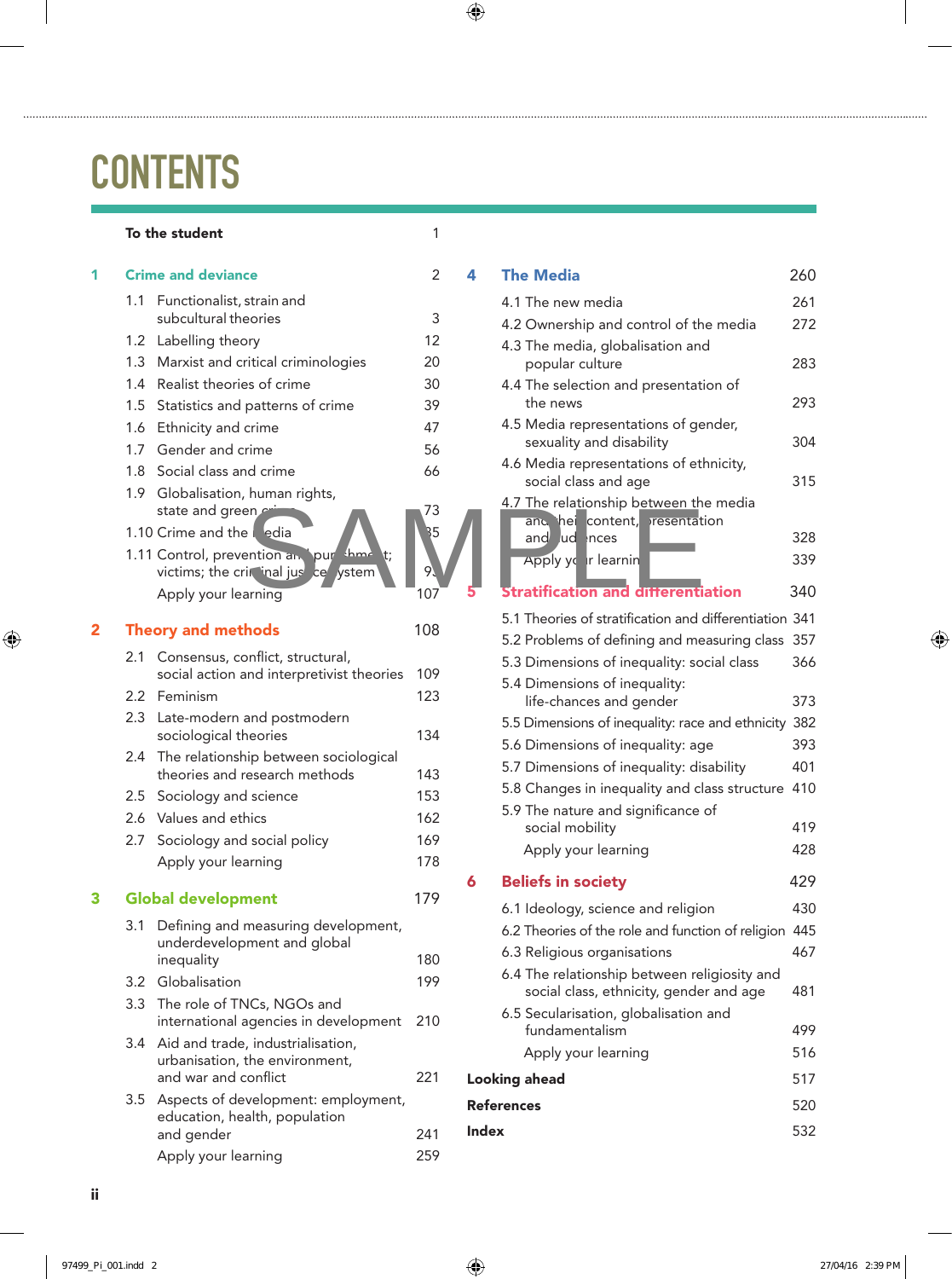## TO THE STUDENT

The aim of this book is to help make your study of AQA advanced Sociology interesting and successful.

Sociology is an attempt to understand how society works. Fortunately, there are some basic concepts that simplify this ambitious task but some of the sociological theories involved are often abstract and will be unfamiliar at first. Getting to grips with these ideas and applying them to problems can be daunting. There is no need to worry if you do not 'get it' straightaway. Discuss ideas with other students, and of course check with your teacher or tutor. Most important of all, keep asking questions.

There are a number of features in the book to help you learn:

- Each topic starts with an outline of the AQA specification points covered within the topic. This will tell you in which chapter you will find coverage of each point.
- Each chapter starts with a Learning Objectives box to show you what you will learn and the skills you will use throughout the chapter.
- Important words and phrases are given in bold when used for the first time, with their meaning explained in an *Understand the Competitions*. If you are still uncertain, ask your teacher or tutor because it is important that you understand thes words.
- Throughout each chapter you will find evaluation and tions. They are value it ten in bold and separated from the main text. You should be then as in opper unit of the specified aluate what could are are are questions oft tung to  $x$  spotted  $e$  aluate what you have learned. These questions often make interesting discussion points. Se words.<br>
Sa words.<br>
Sa words.<br>
Sa words.<br>
Sa words.<br>
Sa words.<br>
Sa words.<br>
Sa words.<br>
Sa words.<br>
Sa words.<br>
Sa words.<br>
Sa words.<br>
They are itten in b a and separation points.<br>
They are itten in b a and separation points.
- Throughout the book, you will find *Focus on Research* features that provide real-life sociological studies and questions to answer about each.
- You will also find *Focus on Skills* features which give you the opportunity to test your ability to pinpoint important information and use key words to inform your response.
- At the end of each chapter, you will find the *Check your Understanding* feature. This is a list of questions which enables you to consolidate your learning and check your knowledge of relevant sociological theories and issues.
- • After each *Check your Understanding* feature, there is a *Take It Further* challenge. Here, you will have the chance to put your new-found skills and knowledge into practice.
- • Each topic ends with a section called *Apply your Learning*. This is a chance for you to put your knowledge to the test with a mix of short information recall questions as well as longer, more involved ones.

Good luck and enjoy your studies. We hope this book will encourage you to study sociology further after you have completed your course.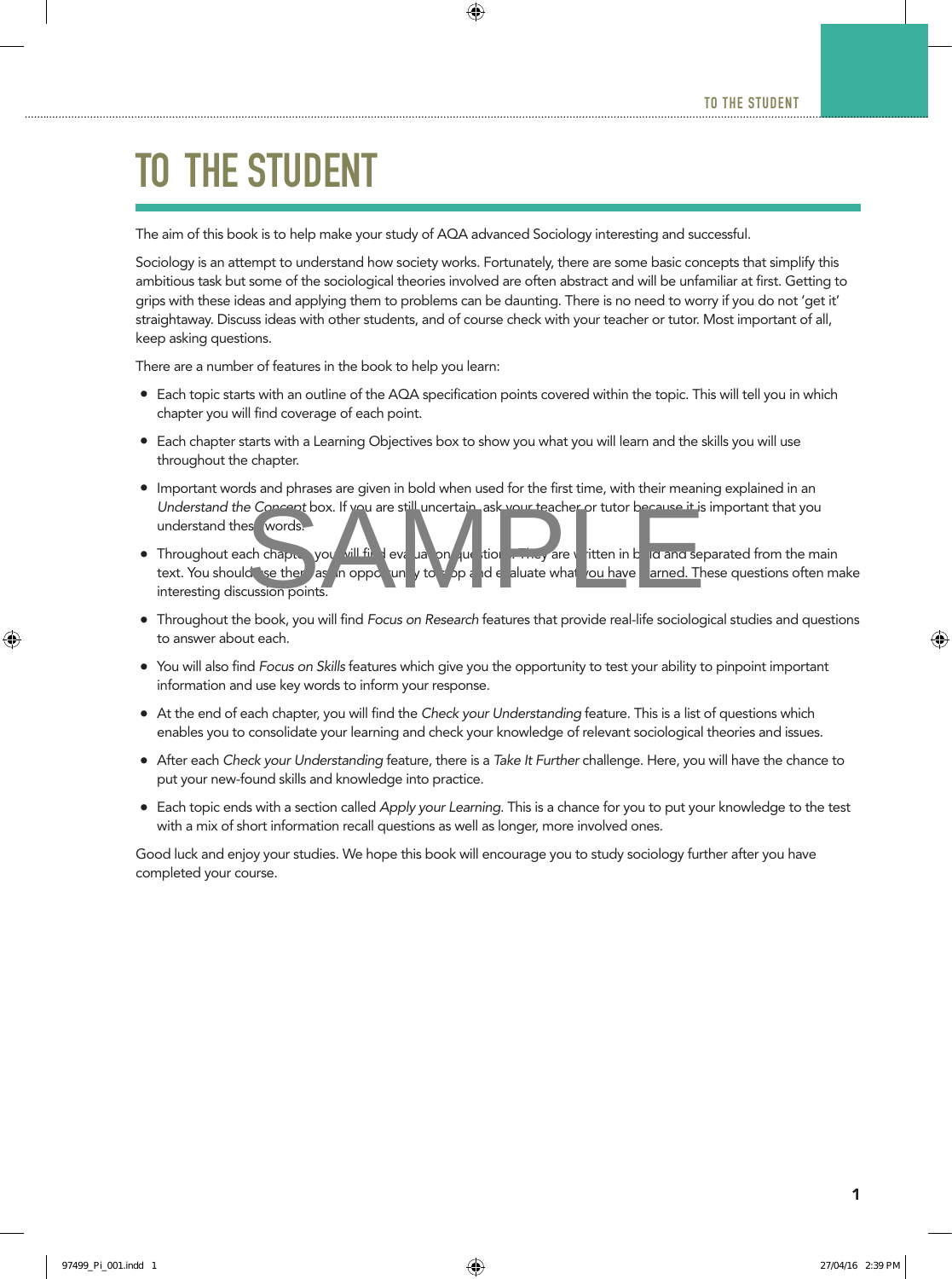## 1 CRIME AND DEVIANCE



| <b>AQA</b> specification                                                                           | <b>Chapters</b>                                                                                                                                                                                                     |  |
|----------------------------------------------------------------------------------------------------|---------------------------------------------------------------------------------------------------------------------------------------------------------------------------------------------------------------------|--|
| Candidates should examine:                                                                         |                                                                                                                                                                                                                     |  |
| Crime, deviance, social order and social<br>control.                                               | Functionalism, strain and subcultural theories, deviance, social order and<br>social control are covered in Chapter 1 (pages 3-11).                                                                                 |  |
|                                                                                                    | Labelling theory is covered in Chapter 2 (pages 12-19).                                                                                                                                                             |  |
|                                                                                                    | Marxist and critical criminologies are covered in Chapter 3 (pages 20–29).                                                                                                                                          |  |
|                                                                                                    | Realist theories of crime are covered in Chapter 4 (pages 30–38).                                                                                                                                                   |  |
| The social distribution of crime and                                                               | Statistics and patterns of crime are covered in Chapter 5 (pages 39–46).                                                                                                                                            |  |
| deviance by ethnicity, gender and social                                                           | Ethnicity and crime is covered in Chapter 6 (pages 47-55).                                                                                                                                                          |  |
| class, including recent patterns and<br>trends in crime.                                           | Gender and crime is covered in Chapter 7 (pages 56–65).                                                                                                                                                             |  |
|                                                                                                    | Social class and crime is covered in Chapter 8 (pages 66–72).                                                                                                                                                       |  |
| Globalisation and crime in contemporary<br>society; green crime; human rights and<br>state crimes. | Globalisation, human rights, state and green crime is covered in Chapter 9<br>(pages 73–84).                                                                                                                        |  |
| The media and crime.                                                                               | The media and crime is covered in Chapter 10 (pages 85-92).                                                                                                                                                         |  |
| Crime control, prevention and<br>surveillance.                                                     | Crime control, prevention and punishment, victims and the role of the<br>criminal justice system are covered in Chapter 11 (pages 93-106). Issues<br>relating to social control are discussed throughout the topic. |  |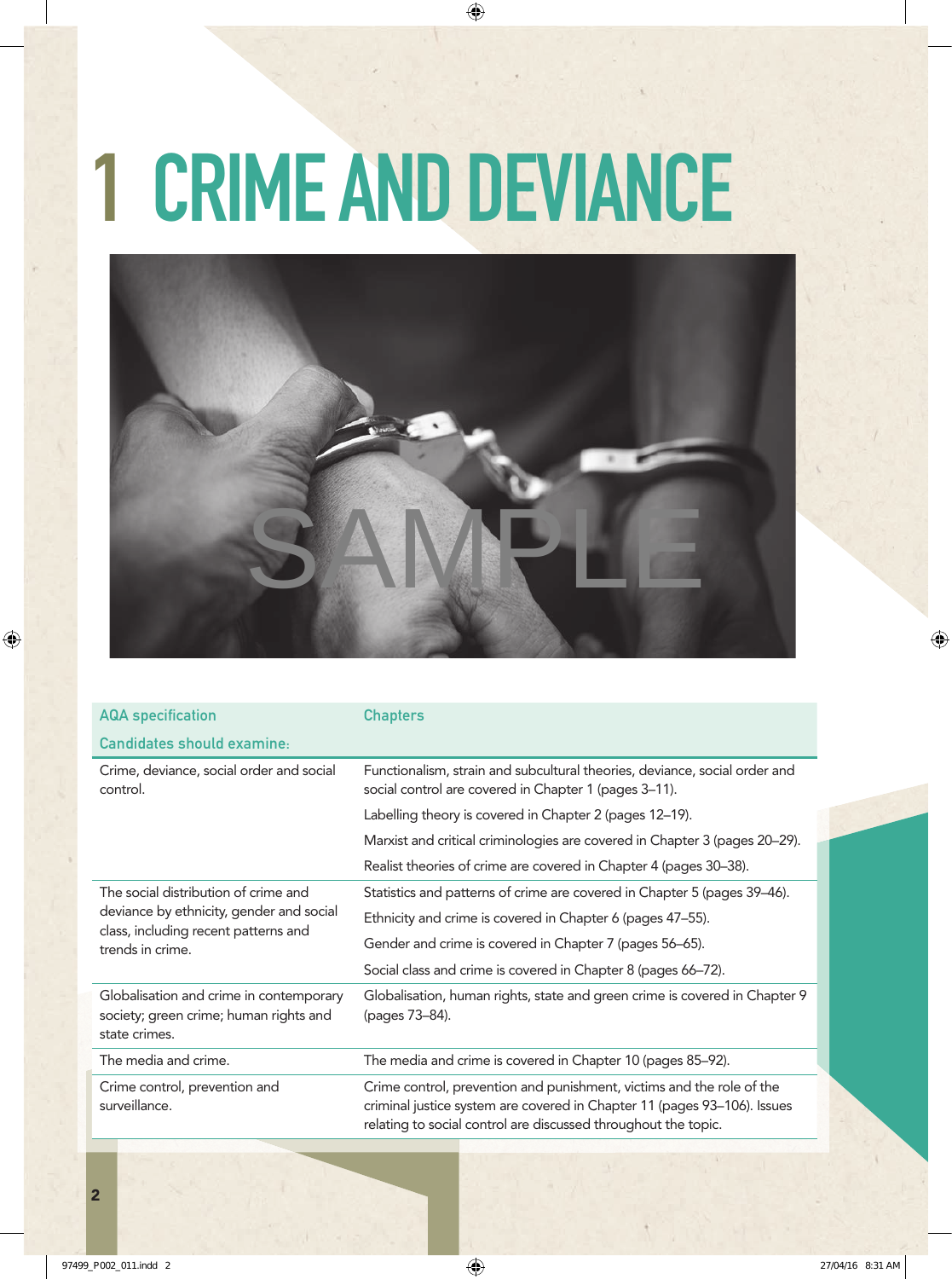## 1.1 FUNCTIONALIST, STRAIN AND SUBCULTURAL THEORIES

#### LEARNING OBJECTIVES

- › Demonstrate knowledge and understanding of functionalist and subcultural theories of crime (AO1).
- › Apply the theories to contemporary British society (AO2).
- › Analyse the differences between different functionalist and subcultural theories (AO3).
- > Evaluate functionalistic and subcultural theories of crime (AO3).



#### INTRODUCING THE DEBATE

Functionalism aims to explain why most modern industrial societies are characterised by social order: that is, why these societies run smoothly and are free from disruption and major conflict. There is a consensus, or general agreement, about basic values which helps to maintain the order. However, such order is potentially under threat from crime – actions that break the laws of society – and deviance – when people fail to abide by social norms or informal rules about how they should behave in particular situations. Social control is the process that aims to prevent, deter or respond to crime and deviance and therefore is essential to social order. It provides the basis for 'policing the boundaries' of what is acceptable and what is not. There are two broad types of social control. Formal control is achieved through the writing of laws and rules. Agencies, such as the police, monitor whether people are obeying the laws and rules, and the criminal justice system punishes those who break them. Informal control is aimed at those who engage in behaviour that is deviant rather

than illegal – such as adultery. For example, the use of gossip and public opinion is aimed at discouraging people from behaviour that attracts social disapproval.

Crime and deviance are usually thought of as highly individual acts carried out by people who are ill, evil, misquided, troubled, selfish or simply eccentric. Sociologists, however, are more concerned with the relationship between crime and deviance and the wider social order. Many of the theorists discussed in this chapter see crime and deviance as a product of a society gone wrong rather than as a product of flawed individuals, and sociologists such as Durkheim go as far as suggesting that crime can sometimes be good for society. However, as always in sociology, simple explanations of complex phenomena such as crime can be criticised and are often challenged by new research. This chapter examines how far the explanations originally inspired by functionalism are useful for understanding crime and deviance in Britain today.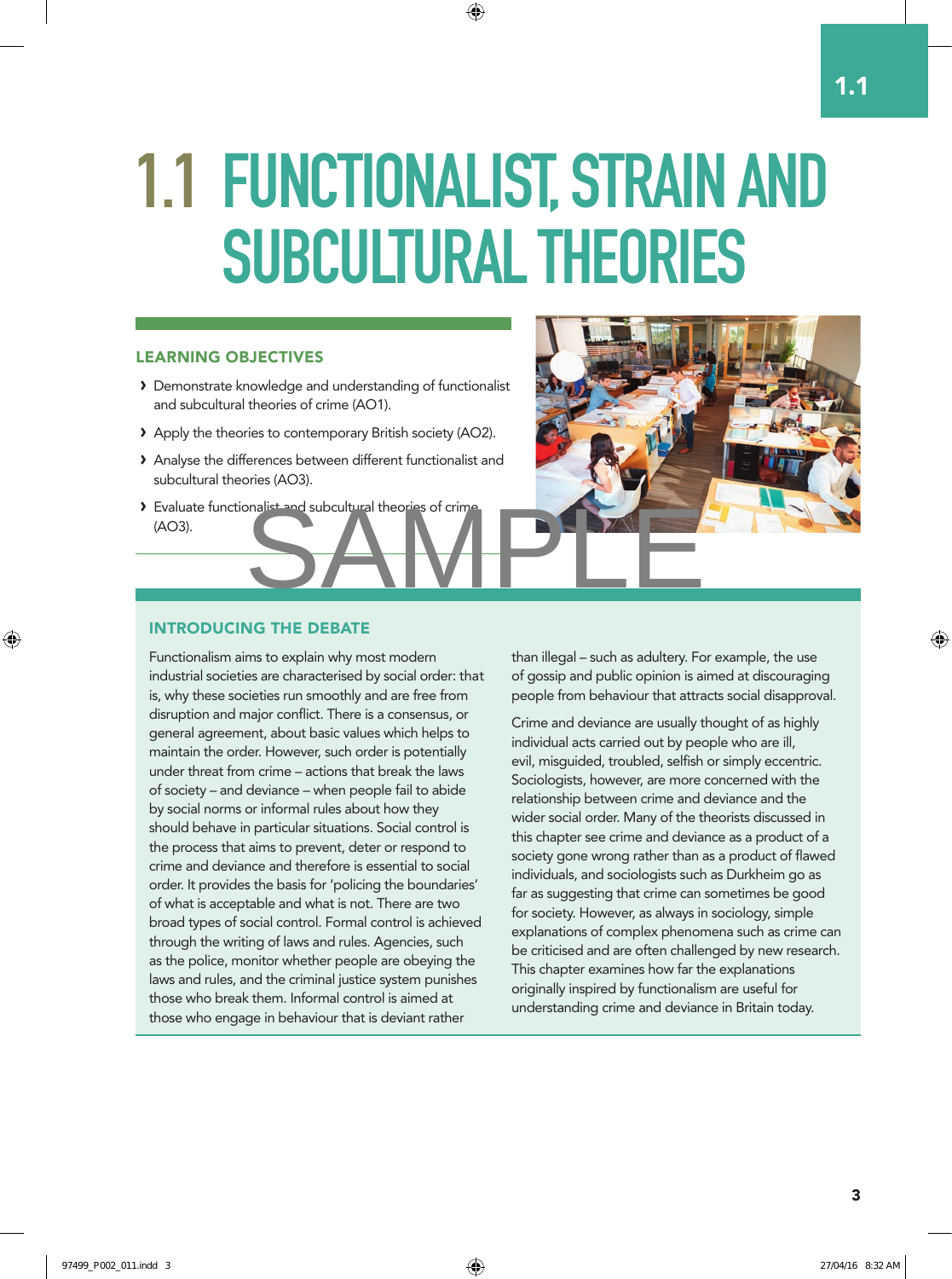#### GETTING YOU THINKING

Between 6 and 11 August 2011 there was widespread rioting in the UK. It started after the Metropolitan Police shot dead a suspected drug dealer, Mark Duggan. There was rioting and looting in a number of London boroughs and in Salford, Manchester, Birmingham, Bristol and elsewhere. Property was damaged, a number of shops, homes and vehicles were set alight. There were attacks on police officers and others and five people died during the riots. The looting of goods from shops was one of the most widespread features and it was widely reported that social media had been used to coordinate the rioting. Explanations for the rioting varied widely and ranged from those that put the blame squarely on the individuals involved, to those that put more emphasis on institutions or on society as a whole. Greed, communism, the media and gang culture were all  $\left| \right|$  uggested as possible causes and an opinion poll found  $t_{\rm max}$  the public were most likely to cite 'criminal behaviour' a the cause. Tese rch was carried out by the London School of Economic (LSE) in collaboration with *The Guardian* newspaper, in which 270 participants in the riots were interviewed (LSE/*Guardian*, 2012). Those interviewed were most likely to see the riots as anti-police riots expressing resentment at police behaviour, including the shooting of Mark Duggan and the way that the police used 'stop-and-search' powers. Other sources of resentment that helped to motivate the riots were tuition fees and government cuts. Twitter and Facebook were not found to have been significant and nor was gang culture, but BlackBerry Messenger and opportunist theft from shops were. The offenders tended to be from lower-income groups in urban areas. and the strengthening the median policies of the strengthening of the strengthening of the strengthening of the strengthening of the strengthening of the strengthening of the strengthening of the strengthening of the stren



Of those who took part in the riots, thousands of individuals were prosecuted, but many others were not.



Why might sociologists rejone we d'and 'criminal behaviour' as place ible and worthwhile explanations of the new? Why might politicians have a vested interest in such explanations?

- 2. Would you put greater weight on opinion poll findings or the LSE/*Guardian* research? Explain why.
- 3. Analyse the reasons why most rioters were from lower-income groups in urban areas.
- 4. Many sociologists of crime and deviance argue that it is important to study the actions of the police and other law enforcement agencies as well as those of offenders. With reference to the riots, suggest why this could be important.

#### DURKHEIM, FUNCTIONALISM, CRIME AND DEVIANCE

The idea that deviance is just behaviour that breaks social norms, whilst crime breaks laws that reflect these norms, is based on the belief that society is essentially consensual – that is, the idea that the vast majority of people share similar values. Indeed, it was this approach that was used by Durkheim in his functionalist explanation of deviance and its relationship to crime. Durkheim suggests that every society shares a set of core values, which he called the **collective conscience**. The more behaviour differed from these core values, the more likely

it was to be viewed as deviant. According to Durkheim, a strong collective conscience, backed up by a fair legal system that compensated those harmed by deviant behaviour and punished offenders, formed the basis for social order.

However, Durkheim, perhaps surprisingly, identified two different sides of crime and deviance influencing the functioning of society:

- › a positive side, which helped society change and remain dynamic; and
- › a negative side, which saw too much crime leading to social disruption.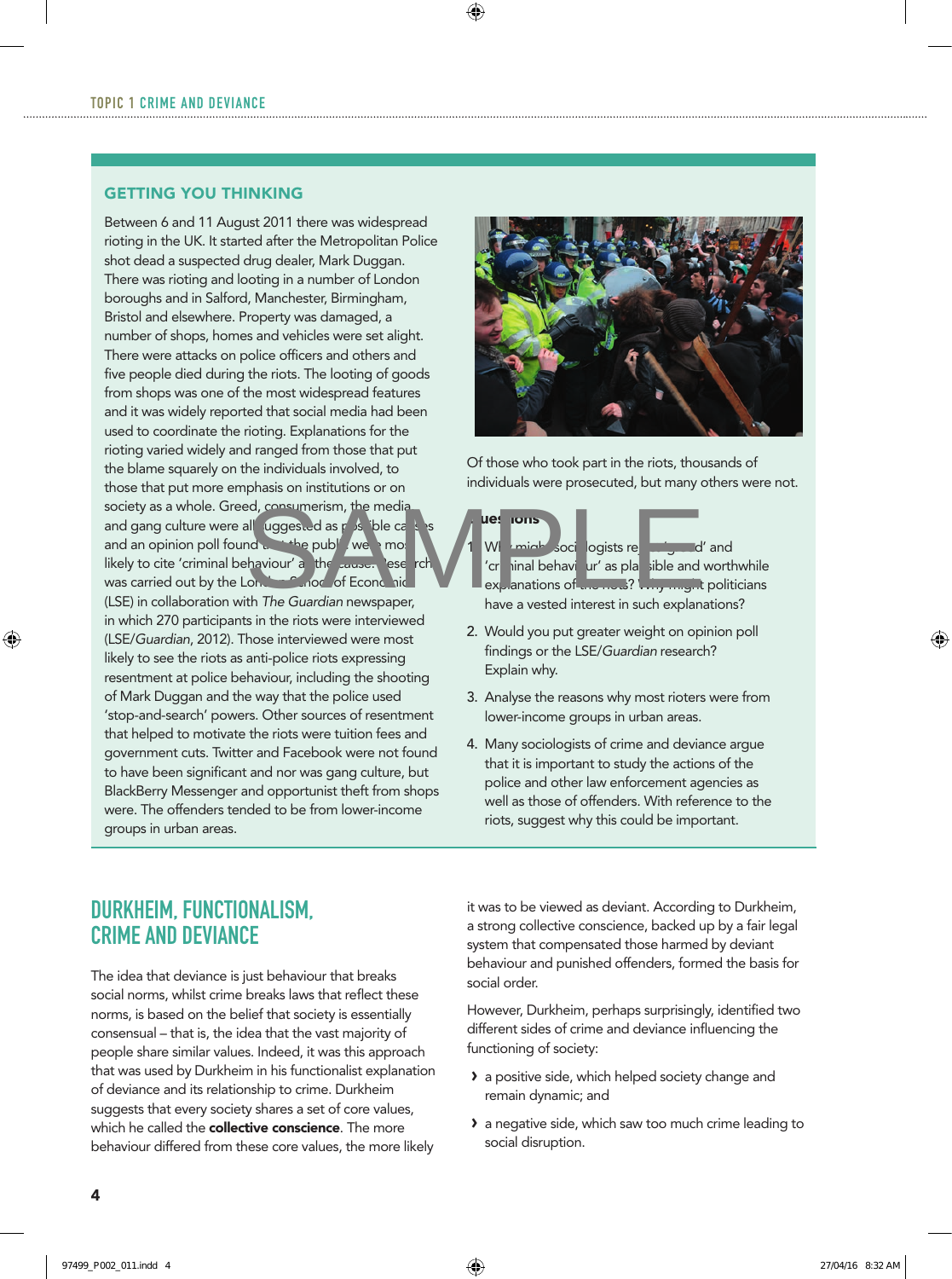#### UNDERSTAND THE CONCEPT

To Durkheim it was not just individuals who had a conscience, society had one too. The collective conscience consisted of shared beliefs about what was right and wrong, and it existed over and above individual members of society. Individuals could not change society's values at will. Yet it was also carried within individuals who, in most cases, had taken on or internalised the collective values of society (sometimes referred to as the value consensus by other functionalists).

#### **Positive aspects of crime: social cohesion**

According to Durkheim (1895), crime – or at least a certain, limited amount of crime - was necessary for any society. He argued  $t$  at the asis of  $s$  riety we are to shared values or collective conscience. The collective conscience provides a frame york, with bundaries, which distinguishes  $\mathbf{b}$  tween actions that are coeptable and those that are not. The problem for any society is that these boundaries are unclear, and also that they change over time. Crime can play a role in clarifying boundaries between what is seen as acceptable and unacceptable and, where necessary, can initiate change. Specifically, Durkheim discussed three elements of this positive aspect. S<br>
SAMPLE THE PRESERVED OF SAMPLE THE CHANGE OF SAMPLE THE CHANGE OF SAMPLE THE CHANGE OF SAMPLE THE CHANGE OF SAMPLE THE CHANGE OF SAMPLE THE CHANGE OF SAMPLE THE CHANGE OF SAMPLE THE CHANGE OF SAMPLE THE CHANGE OF SAMPLE

- 1. *Reafrming the boundaries* Every time a person breaks a law and is taken to court, the resulting court ceremony, and the publicity in the newspapers, publicly reaffirms the existing values. This is particularly clear in societies in which public punishments take place – for example, where a murderer is taken out to be executed in public or an adulterer is stoned to death.
- 2. *Changing values* On occasion some individuals or groups deliberately set out to defy laws that they believe are wrong. Sometimes, these people are ahead of their time and defy laws that will eventually be seen as outdated. Such groups are known as functional rebels because they help to change the collective conscience, and laws based on it, for the better, anticipating and helping to produce changes that will help society to function more effectively and fairly. An example was the former ANC (African National Congress) leader, the late Nelson Mandela, who opposed and helped to overturn the racist apartheid system in South Africa.

3. *Social cohesion* – Durkheim points out that when particularly horrific crimes have been committed, the entire community draws together in shared outrage, and the sense of belonging to a community is thereby strengthened. This was noticeable, for example, in the UK following the July 2005 London Underground bombings.

Other writers have also suggested that crime can have positive effects. The functionalist Kingsley Davis (1937) suggested that crime could be useful as a safety valve which allowed minor criminality or deviance to avoid bigger problems. For example, the institution of marriage could be stabilised by some married men buying the services of prostitutes. Albert Cohen (1993) suggested that crime could boost employment and the economy by creating jobs for police officers and others who work in criminal justice, not to mention criminologists. He also believes that crime can act as a type of early warning



 $\blacksquare$  mism showing that society, or institutions within it are, going rong. The e can then be corrected before  $\alpha$ ch damage is damage is done and, in the process, crime is

The idea that crime benefits society goes against the common-sense view that crime is harmful. Some contemporary criminologists from different parts of the political and criminological spectrum emphasise the harm done by crime rather than its benefits. Left realists such as Lea and Young (1993) stress that crime can cause real problems for victims, especially those who are already disadvantaged (see pages 31-36). Right realists such as Wilson and Kelling (1982) stress the harm that crime can do to community cohesion and informal social control. If left unchecked, crime can lead to the breakdown of law and order, with disastrous consequences for those living in the affected areas (see pages 95–96).

#### **The negative aspects of crime: anomie and egoism**

While a certain limited amount of crime may perform positive functions for society, according to Durkheim, too much crime has negative consequences. Excessive crime could be the result of two problems with the collective conscience – anomie and egoism.

Anomie occurs when there are periods of great social change or stress, and the collective conscience becomes unclear. During a revolution or rapid economic and social change, the old values and norms may come under challenge without new values and norms becoming established. In this situation, there is uncertainty over what behaviour should be seen as acceptable, and people may be partially freed from the social control imposed by the collective conscience.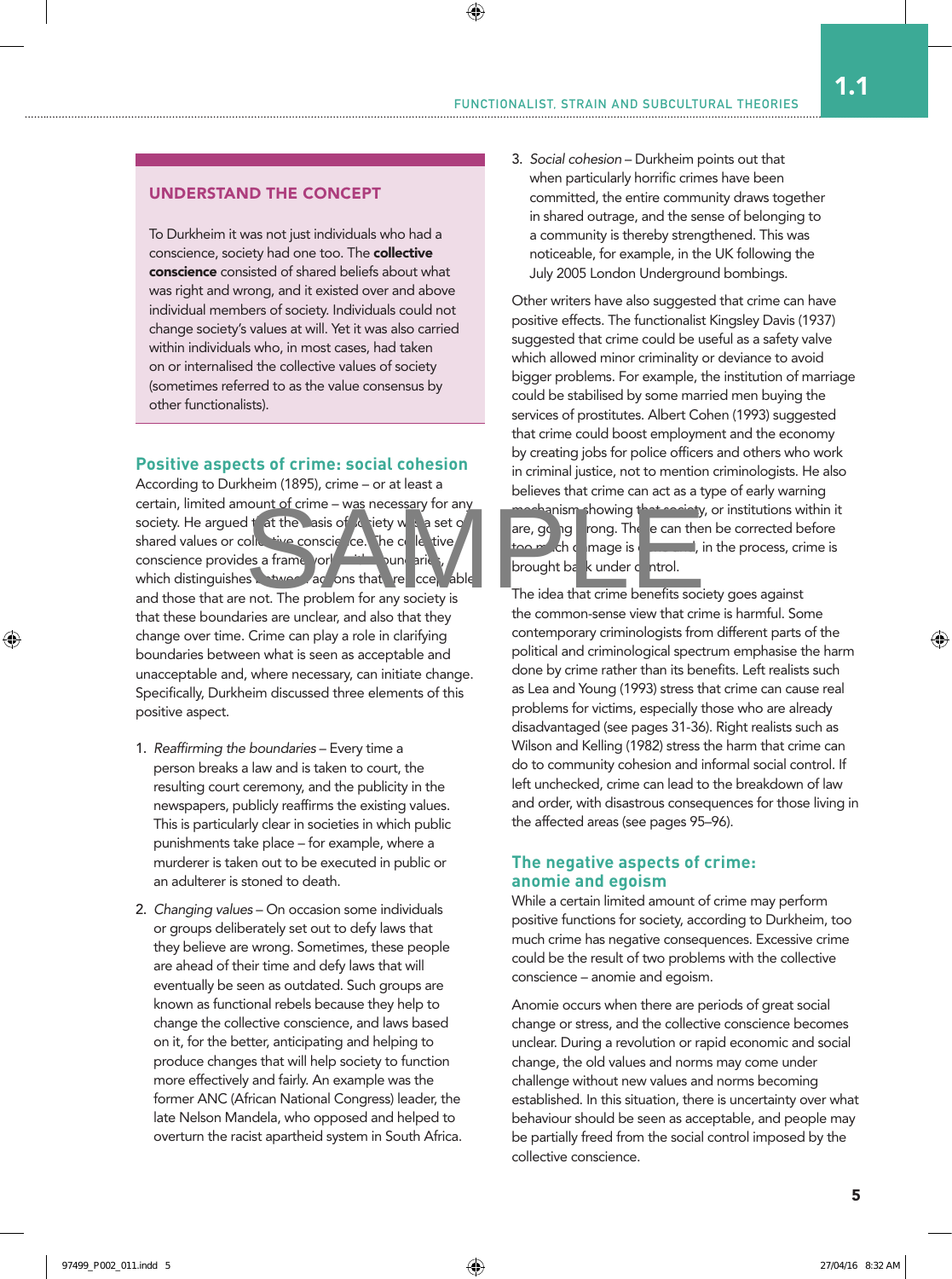Egoism occurs when the collective conscience simply becomes too weak to restrain the selfish desires of individuals. It occurs in industrial societies where there are many specialist jobs so that people have very different roles in society. Soldiers and nurses, for example, have to have very different values to carry out their jobs successfully. If individuals are not successfully socialised to accept collective values, for example, through the education system, they can end up putting their own selfish interests before those of society as a whole and committing crime.

Egoism and anomie can be countered, according to Durkheim, by a strengthening of the collective conscience (for example, by teaching moral values in education): but when this is not done effectively, crime rates can become excessive, preventing the healthy functioning of society.

Durkheim's concept of anomie was later developed and adapted by Merton (1938), who suggested that Durkheim's original idea was too vague. Merton, although not himself a subculture theorist, provided the foundation for the development of later subculture theory.

#### FOCUS ON SKILLS: WHAT IS CRIME?



*A protester being stopped and searched in London before a G8 summit*

In the last ten years, the government has created 3,000 new criminal offences, adding to a compendium of 8,000 existing offences.

But what sort of misconduct gets classed as a crime, and why?

There are many sorts of crime, and they vary from travelling at 31mph in a 30mph zone, to committing genocide (which is an offence against the Genocide Act 1969). There is, however, no way to be definitive about the core nature of crime because what amounts to a crime changes with every successive historical context.

A crime is simply anything that the state has chosen to criminalise. So, today, offences include activities that for various reasons were not crimes in earlier ages, such as selling glue to children, computer offences and insider trading. Lending money and charging interest used to be the crime of usury, for which perpetrators

were punished. Nowadays bankers and financiers

successful in lending money might attract peerages

tead. One in of the carrieral law is to promote mmunity collection. People condemn what the see as very wrong, and this choral  $\frac{1}{2}$  range strengthens the total the total to the majority.

The 19th-century French writer Emile Durkheim noted that crime "draws honest consciousnesses together" and that the punishment of crime helps to "heal the wounds inflicted on the collective sentiments". Whether as citizens we coalesce better by having 11,000 different types of crime we can collectively condemn is another matter.

Source: Slapper (2007)

#### **Questions**

- 1. Explain what the article means by saying "there is no way to be definitive about the core nature of crime".
- 2. Explain what Durkheim meant by saying that punishment can "heal the wounds inflicted on the collective sentiments" and give an example from the punishment of a criminal in Britain.
- 3. Analyse. Give an example of your own to show how, over time, in Britain some acts have been criminalised and an example of how some acts have been legalised.
- 4. Evaluate whether 11,000 different types of crime can all reflect the 'collective conscience' of society.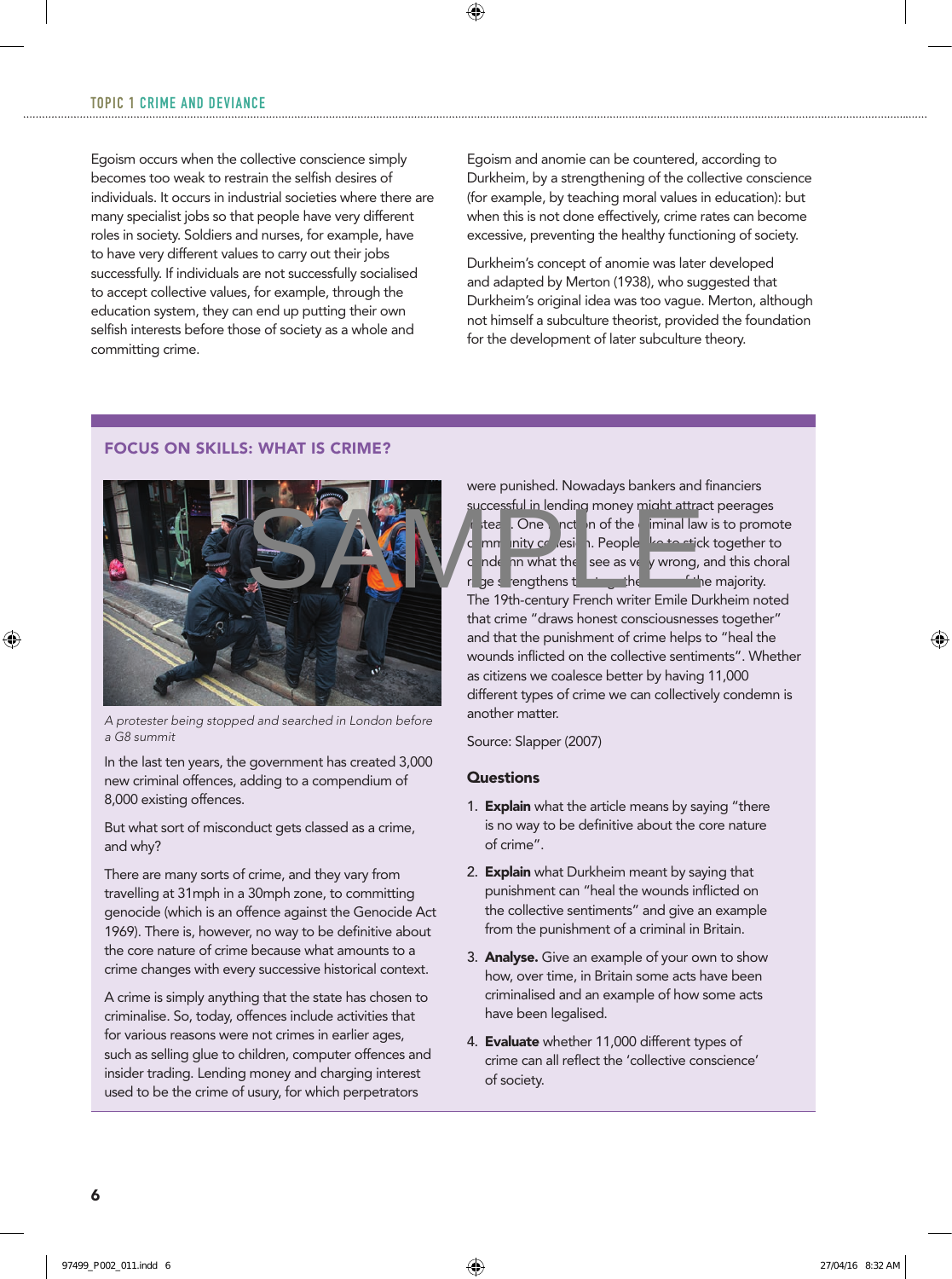Can you suggest any people who today are seen as criminals and/or deviants but who might be seen as 'functional rebels' in the future? Explain why you think they are ahead of their time in terms of society's values.

#### **Evaluation of Durkheim**

Tim Newburn (2013) argues that two aspects of Durkheim's work have been central in the development of sociological thinking on crime.

- 1. Durkheim was the first to suggest that some level of crime is normal in society.
- 2. Durkheim had the sociological insight to see that crime was linked to the values of particular societies and these values (and therefore what was seen as crime) could change

However, Newburn thinks that Durkheim paid little attention to how the powerful could have under influence on what acts were seen as criminal. Turk exaggerated the extent to which there was a collective conscience (or value consensus) in society. Not everyone agrees with laws and morals, not least many criminals themselves. A further criticism is put forward by Taylor, Walton and Young (1973) who argue that crime itself is not functional for society. It is instead just the publicising of crime and public punishment that help to unite society. A further criticism is that Durkheim was vague in identifying which crimes are beneficial for society; critics have noted that most serious crime such as murder or sex crime / abuse is far from beneficial. Nevertheless Durkheim's work has been very influential, as the section on strain theory demonstrates. and the set of the transit of the pair of the pair of the pair of the pair of the pair of the pair of the pair of the pair of the pair of the pair of the pair of the pair of the pair of the pair of the pair of the pair of

#### STRAIN THEORY

In the 1930s, Robert Merton tried to develop an explanation of deviance within a functionalist framework. However, Merton did not agree with other functionalists that all aspects of society were always beneficial: aspects of society could become dysfunctional and needed to be changed to get society running smoothly again. For Merton, crime and deviance were evidence of a poor fit (or a strain) between the socially accepted goals of society and the socially approved means of obtaining those desired goals. The resulting strain led to deviance. Unlike later theorists, Merton was not a sub-cultural theorist. This is a point of difference between him and Cohen: Merton focused on individual rather than group responses to strain.

#### UNDERSTAND THE CONCEPT

A part of society that is functional helps society to run more smoothly and harmoniously and/or helps the collective aims of society to be achieved (the aims might include economic growth, the reduction of conflict, inequality or poverty, or improving public health). A part that is **dysfunctional** has the opposite effect, preventing society from running smoothly or making it harder for collective goals to be achieved.

Merton argued that all societies set their members certain goals and, at the same time, provide socially approved ways of achieving these goals. Writing in the USA, Merton saw the main goals as wealth and power, as represented



**in 'American dream', which claimed that even the** poores ha opporture ies to reach the highest levels of  $\lambda$ . An ericans the cross believed that they could go from a 'log abin' to t  $\Rightarrow$  'White House' if they had the talent and were willing to work hard.

However, Merton was aware that not everyone had the same opportunity to achieve these goals. In an unequal, class-based society, those in the higher classes had more opportunity to succeed than others. They had, for example, access to better schools and more wealth to back them if they wanted to start a business. Merton believed that the system only worked well as long as there was a reasonable chance that a majority of people were able to achieve their goals. However, in a very unequal American society, many among the population were unable to achieve the socially set goals, and they became disenchanted with society and sought out alternative (often deviant) ways of behaving. Merton used Durkheim's term 'anomie' to describe this situation.

Merton identified five different forms of behaviour, or adaptations, that could be understood as a response to the strain between goals and means.

- 1. *Conformity* The individual continues to adhere to both goals and means, despite the limited likelihood of success. This was typical of most people.
- 2. *Innovation* The person accepts the goals of society but uses different ways to achieve those goals; criminal behaviour is included in this response. This was more common in lower social classes because they had less chance of succeeding than higher classes, partly because they did not

1.1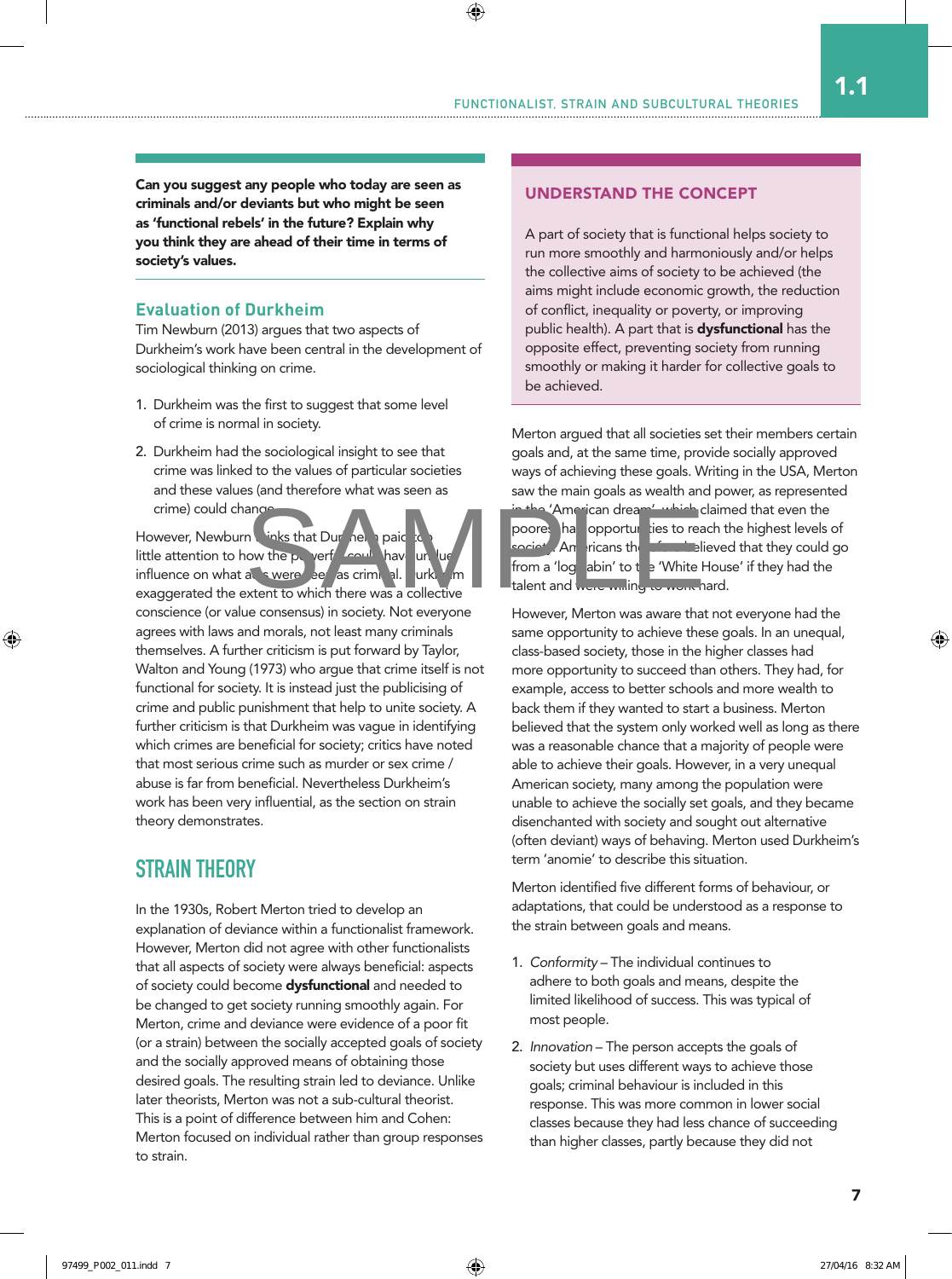have the same chances of success in education as middle- and upper-class children. To Merton, opportunities were not genuinely equal because the better-off had advantages over those on lower incomes.

- 3. *Ritualism* a ritualist is a person who immerses him- or herself in the daily routine and regulations of their job but has lost sight of the goal of material success. An example is the bureaucrat who goes through the motions of doing their job but has given up on trying to get promoted or becoming rich and powerful.
- 4. *Retreatism* The individual fails to achieve success and rejects both goals and means. The person 'drops out' and may become dependent upon drugs or alcohol.
- 5. *Rebellion* Both socially sanctioned goals and means are rejected, and different ones substituted This is the political activist or the religious fundamentalist, who has decided society no longer works well and needs to be radically changed. Solen the religion of the structure of the selection of the selection of the selection of the selection of the selection of the strength of the strength of the strength of the strength of the strength of the strength of th

Merton thought that deviant behaviour was particularly common among those from lower classes who were frustrated by their lack of achievement and turned to crime to get money (innovation) or success or who dropped out of the 'rat race' (retreatists). However, because there was no upper limit on success in society's goals – even the well-off could be greedy for more – there were some middle- and higher-class criminals too, although they were less common than working-class offenders.

Do you think that everyone fits Merton's five adaptations? Can you think of exceptions and, if so, what does this suggest about possible weaknesses of his theory?

#### **Evaluation of Merton**

Merton has been criticised by Valier (2001), among others, for his stress on the existence of common goals in society. Valier argues that there are, in fact, a variety of goals that people strive to attain at any one time. For example, people might prioritise altruism or a happy family life or leisure over financial success and power. Some sociologists, such as Taylor, Walton and Young, think that he underestimates the amount of middle- and upper-class crime while overestimating working-class

crime (see the section on white collar and corporate crime in Chapter 3).

Merton has also been criticised for failing to explain crimes that do not produce material reward, and for ignoring the role of subcultures and illegitimate opportunities in crime and deviance (see the ideas of Cohen and of Cloward and Ohlin below). His work has, however, been very influential and to some extent has stood the test of time. The theories discussed below identify weaknesses in Merton's theory, but build on them instead of rejecting them altogether. Some contemporary sociologists, including Robert Reiner (2015) think there is still much mileage in his ideas. Reiner sees them as useful for explaining everything from the 2011 riots in England to the parliamentary expenses scandal, when some MPs were found to be claiming excessive amounts for their personal living expenses.

#### E TIMATE PPORTUNITY STRUCTURE

e idea of strain between goals and means had a  $v<sub>x</sub>$  is nificant impact on the writings of Cloward and

Ohlin (1960), who owed much to the ideas of Merton. They agreed with Merton that lack of opportunity in the legitimate opportunity structure was a cause of crime. However, they argued that Merton had failed to appreciate that there was a parallel opportunity structure to the legal one, called the illegitimate opportunity structure. By this they meant that for some subcultures in society, a regular illegal career was available, with recognised illegal means of obtaining society's goals (such as getting money, power or status). Where there was organised crime (such as protection rackets, drug dealing or prostitution) young people could look to crime for a successful career.

#### UNDERSTAND THE CONCEPT

Subcultures are groups within wider social groups (for example, within British society) whose attitudes, lifestyles and values are shared by the subculture members, and are significantly different from those in wider society. This might include, for example, different tastes in music, leisure activities and clothing or different attitudes towards groups in authority. Of course, these groups will also share much in common with others in the wider society/culture but they are sufficiently different to be seen by themselves and/or others to be a separate subculture.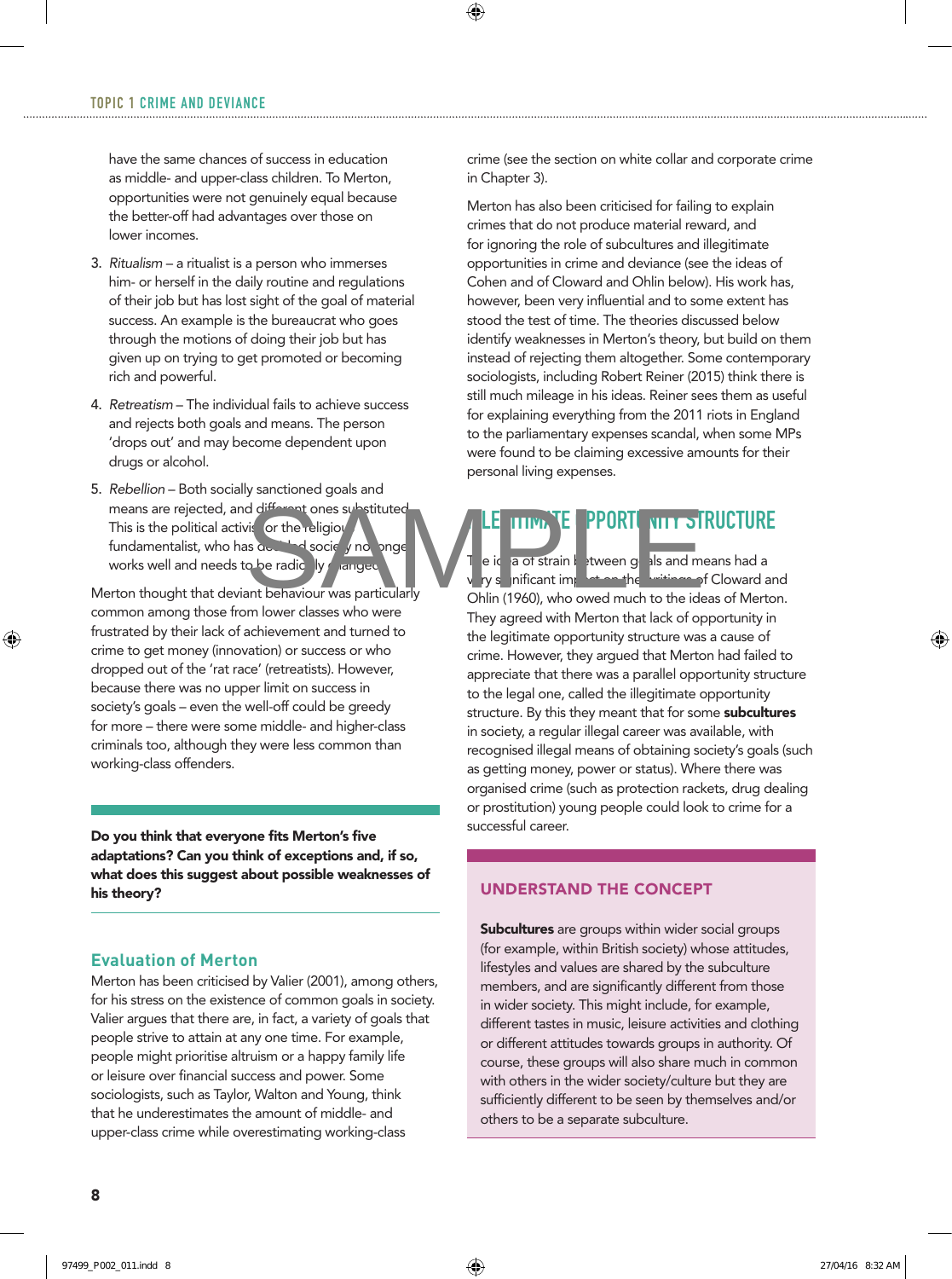According to Cloward and Ohlin, the illegal opportunity structure had three possible adaptations or subcultures.

- 1. *Criminal* There is a thriving local criminal subculture, with successful role models. Young offenders can 'work their way up the ladder' in the criminal hierarchy. Young people were often attracted to a criminal career because they could see examples of people from the same background as them who had become successful career criminals enjoying all the trappings of success. They are often recruited when young by the organisations and if they prove to be dedicated and resourceful are given opportunities to take their criminal careers further.
- 2. *Conict* There is no local criminal subculture to provide a career opportunity but territorial gangs exist which recruit or press-gang young people in the neighbourhout to their service. The gangs often engage in violence gainst on another because violence is a means of achieving 'respect' or status for young people. This respect may be a substitute  $f(x) = \frac{1}{2}$  qualifications or a well-paid job, either in mainstream employment or in criminal organisations. The service. The service of their spin to their spin to their spin to the spin to the spin to the spin to the spin to the spin to the spin to the spin to the spin to the spin to the spin to the spin to the spin to the spin
- 3. *Retreatist* This tends to occur where individuals have no opportunity or ability to engage in either of the other two subcultures or to achieve success in legitimate ways. They are 'double failures' and the result is a retreat into alcohol or drugs, spending their time with others who have dropped out of society in a similar way.

#### **Evaluation of Cloward and Ohlin**

Contemporary sociological research suggests that there is some organised crime in Britain and other western societies. A good example of this is given in Dick Hobbs' book *Bad Business* (1998). Research by Vincenzo Ruggiero and Kazim Khan (2007), based on interviews with 110 imprisoned drug dealers of South Asian origin in the UK, found some evidence of criminal careers being available for those who wanted to make money out of drug dealing. However, all the above researchers stress that large-scale organised crime is limited in the UK and what there is tends to be in loose-knit networks rather than well-structured organisations. Most professional criminals are more like individual entrepreneurs than employees. Cloward and Ohlin's theory also shares some of the weaknesses of Merton's original theory. It is difficult to accept that such a neat distinction into three clear categories occurs in real life. For example, there may be an overlap between criminal subcultures and retreatist

subcultures because heroin addicts are often most responsible for crime in any given neighbourhood. There is no discussion whatsoever about female deviancy or of crimes committed by higher social classes.

#### STATUS FRUSTRATION AND SUBCULTURE

Writing in the mid-1950s, Albert Cohen (1955) drew upon both Merton's ideas of strain and the ethnographic ideas of the Chicago school of sociology. Cohen was particularly interested in the fact that much offending behaviour was not economically motivated and did not therefore seem to fit Merton's idea of the innovator who tried to achieve financial success by non-legal means. It was therefore non-utilitarian crime (crime committed without any obvious benefit to the offender). Examples of this type of crime include vandalism and violence that is not linked to theft or robbery. Cohen also noted that much delinquent

or gangs.

**behaviour was a group and in the Merton's theory explained** why some dividuals sight be motivated to commit  $\frac{1}{2}$  but not why crimes of the took place in groups

According to Cohen, 'lower-class' boys strove to emulate middle-class values and aspirations, but lacked the means to attain success. Their upbringing did not equip them to succeed at school, so they found it difficult to get status from exam success. This led to status frustration – that is, a sense of personal failure and inadequacy. The result was that they rejected those very values and patterns of 'acceptable' behaviour within which they could not be successful. He suggests that school is the key area for the playing out of this drama. Lower-class children are much more likely to fail and so feel humiliated. In an attempt to gain status, they 'invert' traditional middle-class values by behaving badly and engaging in a variety of antisocial behaviours. By doing so they gain status from members of their peer group who have adopted similar values. Together they form a subculture with its own distinctive anti-school values opposed to the mainstream values of the school and wider, 'respectable' society. This was why group or gang crime was so attractive. It gave them the chance to have their crimes witnessed by their peer group so they could get more respect from them and increase their status.

#### **Evaluation of Albert Cohen**

Cohen's theory has been influential in studies of delinquency, gangs and subcultures generally and offers a plausible explanation for some offending. Steven Box (1981), however, suggests that it may only apply to a minority of offenders who originally accepted mainstream values and then turn against them.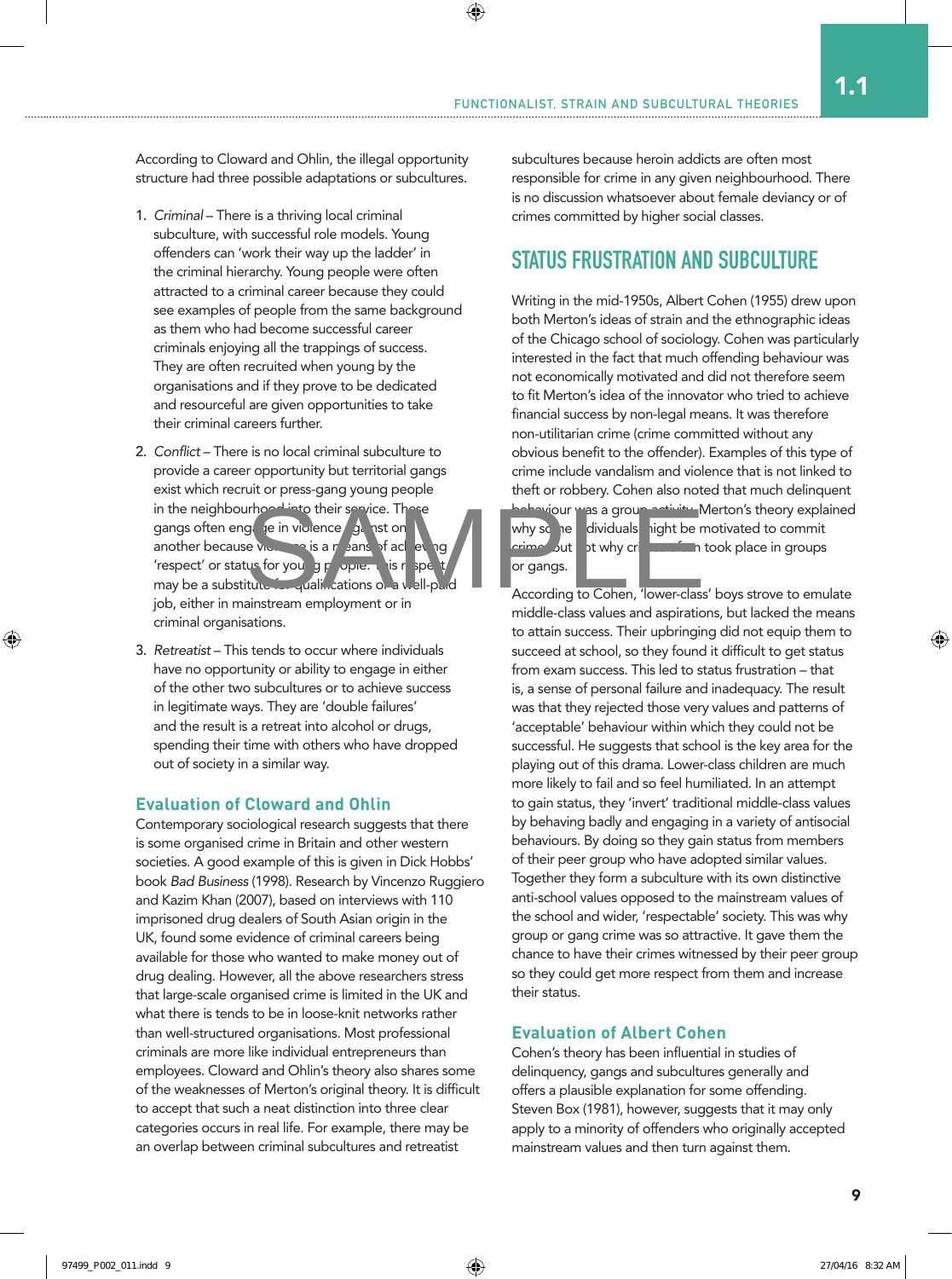Walter Miller (1962) suggested that opposition to mainstream values was more widespread in the working class because working-class culture does not correspond to the largely middle-class environment of schools. Cohen's theory is limited because it only attempts to explain male delinquency and says nothing about young female offenders whose delinquency may have different causes (see Chapter 7). Cohen also bases his explanation upon success and failure at school and underplays the significance of relationships outside school, which may play a bigger role in the formation of subcultures.

#### CRITIQUES OF SUBCULTURAL THEORY

#### **Matza and Sykes**

Subcultural theory in general and Cohen's work in particular has been criticised by the American sociologist David Matza (Matza and Sykes, 1961). Matza argued that there were no distinctive subcultural values, ther the all groups in society used a shared set of subterranean values. Subterranean values are values at the margins of society, which exist in leisure and milly eviant activities particularly leisure activities. They value spontaneity, a degree of rebellion and self-expression which sometimes leads to people straying outside society's norms. The key thing was that, most of the time, most people control these deviant desires. They only rarely emerge (for example, at the annual office party, a political demonstration or a music festival). People suspend observance of mainstream values but they don't reject them altogether. Matza argues that very few individuals are committed to subcultural values. Most 'drift' in and out of subcultures, conforming to mainstream values most of the time.

#### **The seductions of crime**

Most of the approaches we have looked at here seek to explain deviant behaviour by looking for some rational reason why the subculture might have developed. Recent postmodern approaches reject this explanation for behaviour. Katz (1988), for example, argues that crime is seductive – young males get drawn into it, not because of any process of rejection but because it is thrilling. In a similar manner, Lyng (1990) argues that young males like taking risks and engaging in 'edgework'. By edgework, he means going right to the edge of acceptable behaviour and flirting with danger.

#### **Neo-tribes**

Maffesoli (1996) introduced a postmodernist innovation in understanding subcultures (see Topic 2, Chapter 3 for a discussion of postmodernism), with his argument

for the existence of neo-tribes. Maffesoli was unhappy with the idea that subcultures were stable and clearly defined groups whose members all shared very similar values. He suggested that it was much better to think of subcultures in terms of "fluidity, occasional gatherings and dispersal". Neo-tribes then referred more to states of mind and lifestyles that were very flexible, open and changing. Deviant values are less important than a stress on consumption, suitably fashionable behaviour and individual identity that can change rapidly. The shift towards this sort of grouping implies that, rather than subcultures strongly committed to criminal activity, there are only neo-tribes which are more likely to be involved in occasional mildly deviant behaviour.

![](_page_11_Picture_10.jpeg)

*Deviant values are less important to many neo-tribes than individuality.*

#### **Gangs and subcultures**

Perhaps the most widely publicised type of subculture is the juvenile gang. But, despite the widespread media coverage of youth gangs, which gives the impression of widespread gang membership, only about 6 to 9 per cent of young people claim to belong or to have ever belonged to a 'gang', and just 2 per cent claim to carry or to have ever carried a knife, according to research by YouGov (2008).

Indeed, researchers suggest that the idea of a gang is defined differently by different young people. This has led Marshall *et al*. (2005) to suggest that there are three distinct categories of youth groupings, which vary in the degree of seriousness of offending behaviour, but which are often mixed together under the term 'gang'.

1. *Peer groups or 'crews'* – These are unorganised groups of young people who tend to hang around together in a particular place. Any offending behaviour is incidental and does not reflect any great estrangement from society.